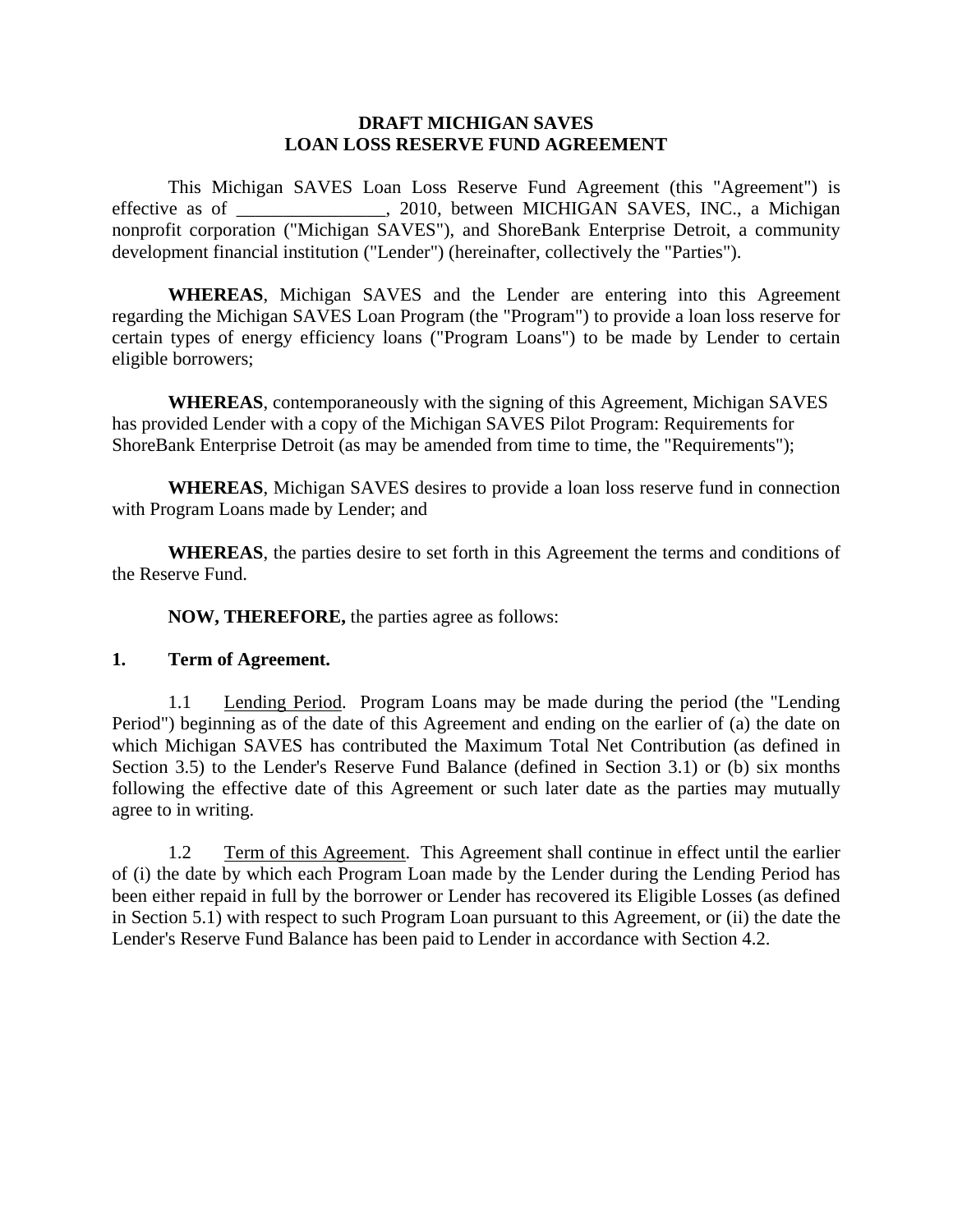# **2. Program Loans.**

2.1 Requirements. Only Program Loans meeting the criteria specified in the Requirements are eligible for recovery from the Reserve Fund. Lender has received and agrees to comply with the Requirements and follow the Program procedures described in the Requirements. Michigan SAVES may modify the Requirements and its contents from time to time by modifying the Requirements on the Michigan SAVES website, provided that Michigan SAVES gives notice prior to making the change, via email or US Mail to the Lender's contact person for purposes of the Program. Any Program Loans shall be originated by Lender in conformity with the Requirements.

2.2 Promotion of Program Loans. Lender will use reasonable efforts to educate appropriate staff concerning Program Loans. Based on the Initial Loan Loss Reserve Amount (as defined in Section 3.1) of \$160,000, the parties anticipate that Lender will be able to make at least \$320,000 of Program Loans for which the \$160,000 would represent a fifty percent (50%) reserve fund on the terms of this Agreement.

# 2.3 Underwriting and Loan Administration.

(a) Underwriting. Program Loans must satisfy the minimum underwriting criteria specified in the Requirements. Lender has sole responsibility for underwriting decisions and legal compliance with respect to the Program Loans it makes. Lender agrees that for each Program Loan it makes it will investigate and evaluate the creditworthiness of the applicant in a manner consistent with its customary practice for a business loan in the amount proposed without the benefit of a loss reserve.

(b) Loan Administration. The Lender will receive all loan payments and will service each Program Loan until it is paid in full. The Lender will follow its normal collection procedures with respect to any delinquent Program Loan. Lender shall maintain such records with respect to the Program Loans as it customarily maintains with respect to other loans it makes of a similar nature.

(c) Consent to Information Sharing. Lender shall require each borrower under a Program Loan to sign a consent form provided by Michigan SAVES that allows Lender to share information about the account with Michigan SAVES.

# 2.4 Monthly Reporting of New Program Loans and Portfolio Status.

(a) Monthly Report. Within ten business days after the end of each month, Lender shall provide to Michigan SAVES an itemized report on a form provided by Michigan SAVES (the "Monthly Loan Report"). The Monthly Loan Report will include:

(1) New Program Loans. An itemized report of new Program Loans made during that month, including the loan number, the origination date, the name of the borrower(s), amount of loan, interest rate, amount of monthly payments and term;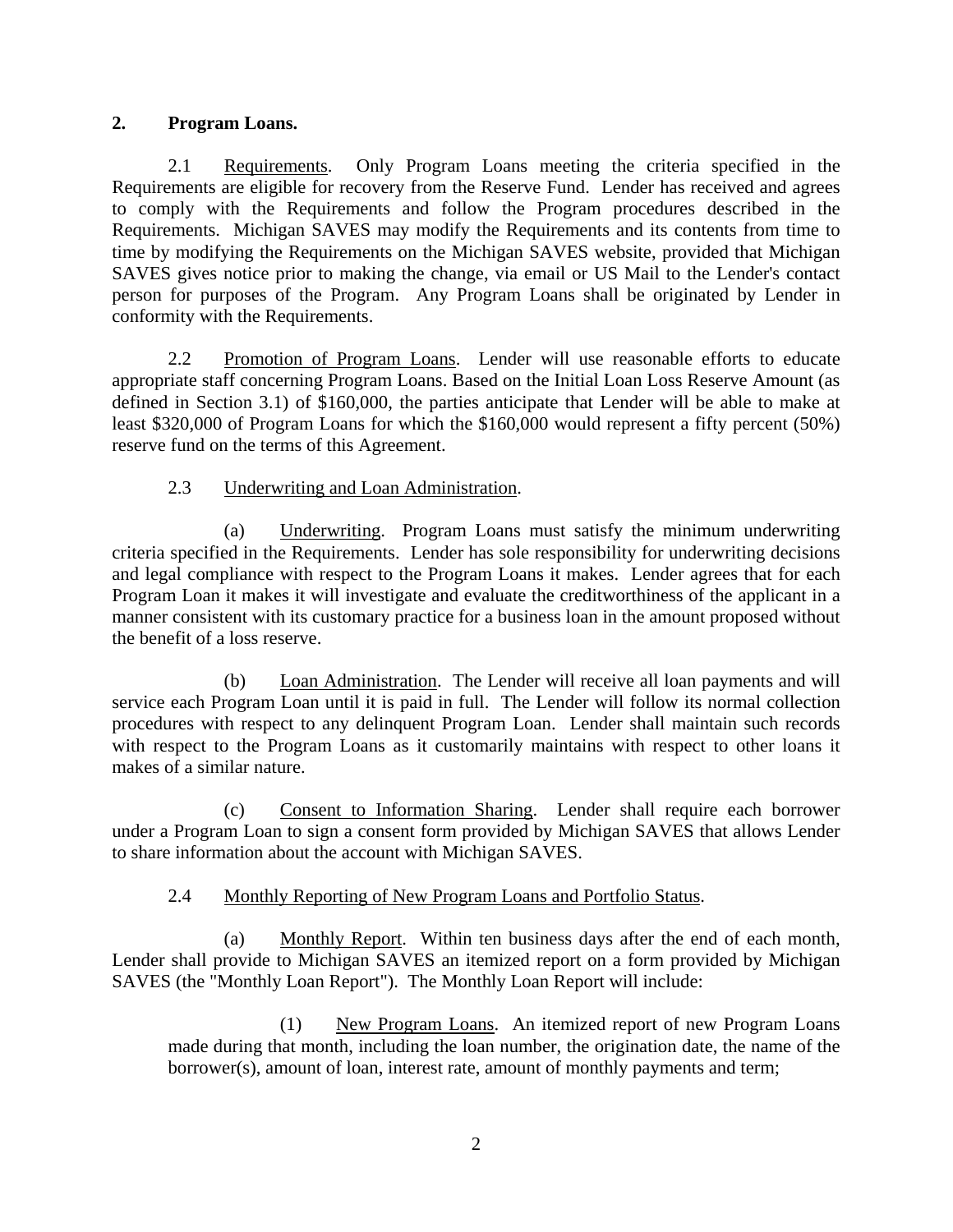(2) Confirmation of Eligibility. A certification by Lender that to the Lender's knowledge the new Program Loans are eligible loans under the criteria included in the Requirements related to Lender's responsibilities;

(3) Portfolio Status and Amortization Report. A status report for all outstanding Program Loans, including the loan number, the origination date, the borrower name(s), original balance, current balance, loan term and interest rate, payments received and information about any delinquent payments; and a report on the amortization of all outstanding Program Loans through the end of that month reporting the total principal repayment for all Lender's Program Loans during that month (the "Aggregate Amortization Amount"). The Aggregate Amortization Amount represents the amount of principal that has been repaid during that month.

(b) Review and Confirmation. Michigan SAVES shall have the right to review and confirm the existence of and documentation for any Program Loan included in a Monthly Loan Report.

(c) Confidentiality. Michigan Saves will use information provided in each Monthly Loan Report and other information provided by Lender for program management and evaluation purposes only, and will require all staff, affiliates, agents, and designees to treat the information as confidential unless otherwise required by law. For all other uses, Michigan Saves will only release information in an anonymous and aggregated form – that is, by removing all personally identifying information.

# **3. The Reserve Fund.**

3.1 Reserve Fund. Michigan SAVES agrees to designate a cash reserve on the Michigan SAVES balance sheet (the "Reserve Fund") for the benefit of Lender and such other lenders as Michigan Saves may enter into agreements with from time to time. Michigan SAVES will designate a portion of the Reserve Fund as the reserve fund balance available to Lender on the terms of this Agreement ("Lender's Reserve Fund Balance"). Lender's Reserve Fund Balance will be adjusted and administered as provided in this Agreement and shall be solely for the benefit of Lender as described in this Agreement. Within five business days of the date of this Agreement, Michigan Saves shall designate \$160,000.00 (the "Initial Loan Loss Reserve Amount") as the initial Lender's Reserve Fund Balance.

3.2 Adjustment after Lending Period. Within fifteen days following the end of the Lending Period, Lender will provide Michigan Saves with a current Monthly Report. The Lender's Reserve Fund Balance will be reset to an amount equal to fifty percent (50%) of the outstanding principal amount of all Program Loans listed in the Monthly Report as of the end of the Lending Period. Any amounts in excess of the reset amount of the Lender's Reserve Fund Balance shall be refunded to Michigan Saves and shall no longer be part of the Lender's Reserve Fund. The contribution to the Lender's Reserve Fund Balance for loans made after the Initial Term will be determined by mutual agreement between Michigan Saves and Lender.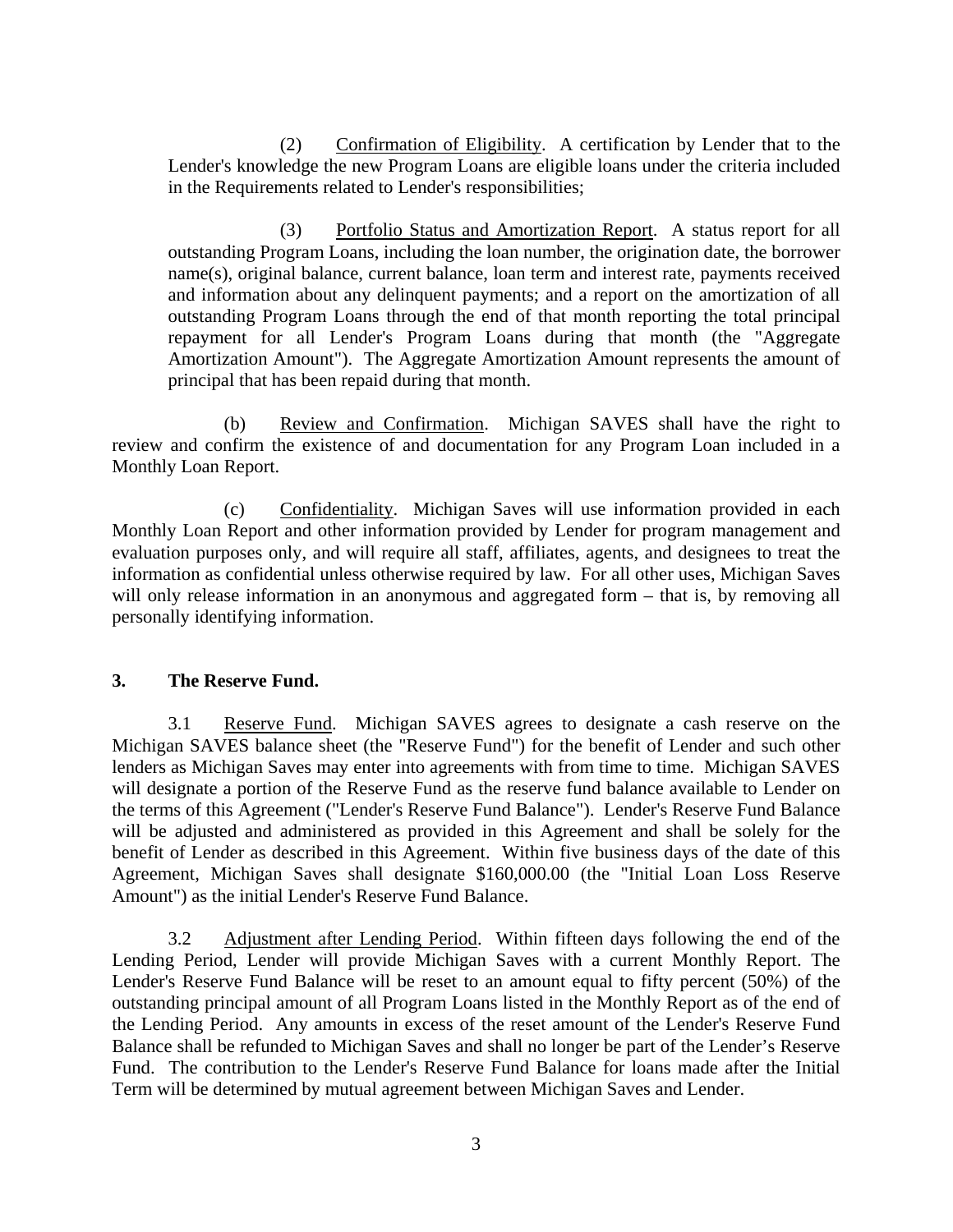3.3 Additions to Lender's Reserve Fund Balance. After the Lending Period, Michigan SAVES shall have no obligation to make additional contributions to the Lender's Reserve Fund Balance other than the Initial Loan Loss Reserve Amount.

### 3.4 Reductions to Lender's Reserve Fund Balance.

(a) Losses paid to Lender. The Lender's Reserve Fund Balance shall be reduced by any and all amounts paid by Michigan SAVES to Lender for Eligible Losses pursuant to Section 5 of this Agreement.

(b) Amortization of Program Loans. After the Lending Period, the Lender shall issue, as part of the Monthly Report, a report on the amortization of all outstanding Program Loans through the end of that month reporting the total principal repayment for all Lender's Program Loans during that month (the "Aggregate Amortization Amount"). The Aggregate Amortization Amount represents the amount of principal that has been repaid during that month. The Lender's Reserve Fund Balance shall be reduced by fifty percent (50.0%) of the Aggregate Amortization Amount for the prior month as reported in the Monthly Loan Report.

(c) Repayment of Program Loans. Whenever a Program Loan is repaid in full at maturity or upon early repayment in full, the Lender shall notify Michigan SAVES in writing in the Monthly Loan Report. If a Program Loan made during the Lending Period has been repaid or prepaid, then the Lender's Reserve Fund Balance shall be reduced by twenty percent (20.0%) of the repayment amount of the Program Loan which has been repaid or prepaid (to the extent not previously included Aggregate Amortization Amount pursuant to Section 3.4(b)).

3.5 Maximum Total Net Contribution. The contributions of Michigan SAVES to the Lender's Reserve Fund Balance over the term of this Agreement, net of any repayment to Michigan SAVES pursuant to Section 3.4(b), Section 3.4(c) or Section 5.6, shall in no event exceed the "Maximum Total Net Contribution". The Maximum Total Net Contribution shall be \$160,000. Michigan SAVES will maintain available funds to enable it to contribute up to the Maximum Total Net Contribution according to the terms of this Agreement. The parties may by mutual written agreement change the amount of the Maximum Total Net Contribution at any time during the term of this Agreement.

3.6 Re-evaluation. The parties agree that the terms and conditions of the Reserve Fund have been established pursuant to certain assumptions agreed to by the parties concerning loan performance and default. Actual loan losses may be different than what the parties anticipate. If it appears to the parties after two years of administration of the Program and funding of the Reserve Fund that in fact the losses on the Program Loans are fewer in number or less in amount than were projected by the parties at the time of the execution of this Agreement, the parties may, but are not required to, agree upon a reduction in the amount of contribution that must be made by Michigan SAVES to the Reserve Fund upon origination of each Program Loan.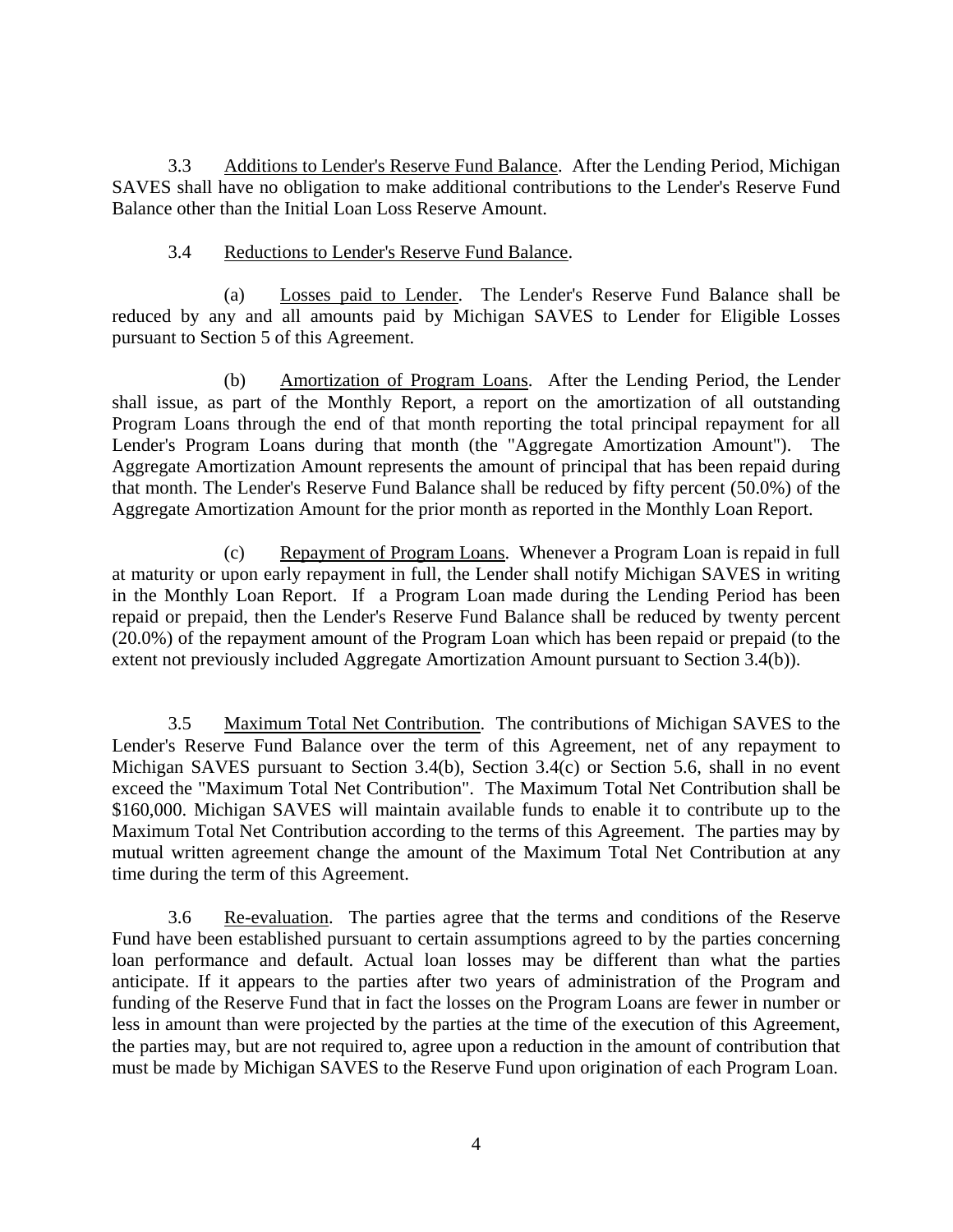#### **4. Administration of the Reserve Fund.**

4.1 Administration. Michigan SAVES shall administer and invest the Reserve Fund (which includes Lender's Reserve Fund Balance) in accordance with the terms of this Agreement. Michigan SAVES shall account for the Reserve Fund as a separate line on its balance sheet and shall maintain appropriate records related to that portion of the Reserve Fund which is the Lender's Reserve Fund Balance. Michigan SAVES shall provide written confirmation to the Lender of the designation and amount of the Reserve Fund and the Lender's Reserve Fund Balance. The moneys designated by Michigan SAVES as the Lender's Reserve Fund Balance within the Reserve Fund shall be held in a Michigan SAVES depository account at an institution to be selected by Michigan SAVES. Contributions made to the Reserve Fund on account of Lender shall be deposited jointly with contributions made on account of all Participation Loans. The Lender's Reserve Fund Balance will be used solely for the purposes provided in this Agreement and the Requirements. Interest or other earnings on the Reserve Fund shall accrue to and be payable to Michigan SAVES each calendar quarter. Michigan SAVES will maintain records and accounts on the Lender's Reserve Fund Balance, which will be available for reasonable inspection by the Lender. Michigan SAVES will provide Lender with a Monthly report of the balances of the Reserve Fund and the Lender's Reserve Fund Balance. Lender shall not have any lien on or pledge on any amount on deposit from time to time in the Reserve Fund (which includes the Lender's Reserve Fund Balance) or the proceeds thereof.

4.2 Payment upon Suspension of Operations. If Michigan SAVES suspends all business operations for a period of 180 days or more, then if Michigan SAVES so elects or if Lender so requests, Michigan SAVES will make a "Final Payment" in cash to Lender. That Final Payment will constitute a full and final satisfaction of all further obligations of Michigan SAVES to Lender under this Agreement. The "Final Payment" shall be equal to the Lender's Reserve Fund Balance after all adjustments required by this Agreement have been made. Following the Final Payment, the Lender shall continue to track the Program Loans and the use of the Final Payment with respect to such Program Loans. When the Lender's last Program Loan has either been repaid or the Lender has recovered its Eligible Losses, then Lender shall refund to Michigan SAVES (or its successors or assigns) any remaining amount of the Final Payment that was not used to pay Eligible Losses on Program Loans.

### **5. Recovery from the Reserve Fund.**

5.1 Eligible Loss. Lender shall be entitled to payment from the Lender's Reserve Fund Balance on unrecovered losses on a Program Loan only after the loan is at least 90 days past due and only if Lender has exercised commercially reasonable efforts to collect the Program Loan or bring the Program Loan current in a manner consistent with its practices for other business loans that are not Program Loans. Lender may claim from the Lender's Reserve Fund Balance as unrecovered losses eighty percent (80%) of the sum of (a) the unpaid principal and (b) any unpaid interest on the Program Loan to which it is legally entitled (the 80% portion shall be individually an "Eligible Loss" and collectively the "Eligible Losses"). As a result, Lender shall retain responsibility for twenty percent (20%) of each delinquent Program Loan (the "Retention Percentage").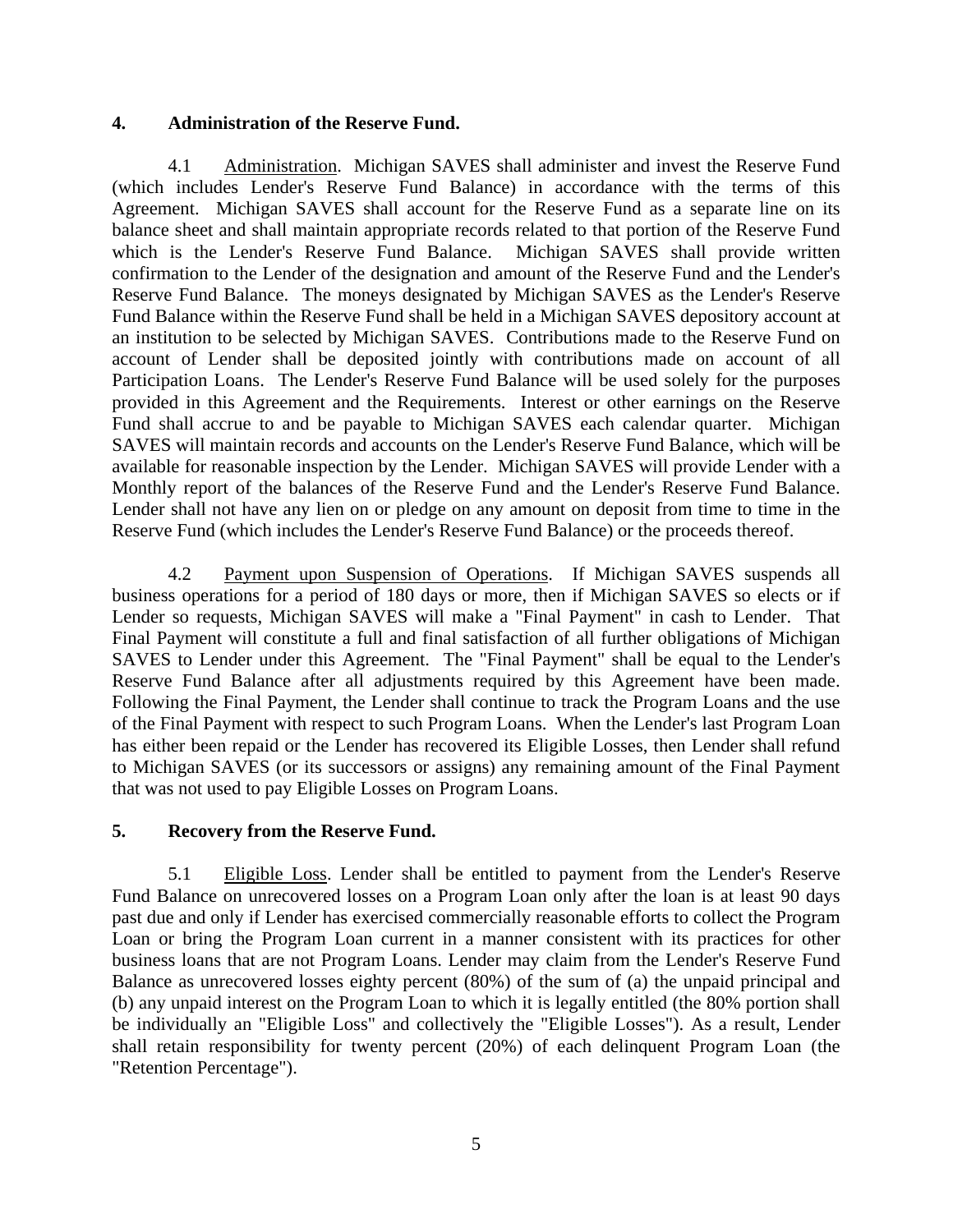5.2 Claim for Recovery from Lender's Reserve Fund Balance. To claim an Eligible Loss and receive reimbursement from the Reserve Fund, the Lender shall provide to Michigan Saves (a) a written schedule itemizing the Eligible Loss claimed (80% of the unpaid principal and interest) and certifying that it is for a Program Loan that is at least 90 day past due, (b) a certification that the Lender has exercised commercial reasonable efforts to obtain recovery against the borrower, and (c) a copy of the first Monthly Report from Lender that reported such Program Loan issued pursuant to Section 2.4 above.

5.3 Loss Recovery. Whenever Lender makes a claim consistent with the terms of this Agreement for an Eligible Loss from the Lender's Reserve Fund Balance as provided above, Lender shall be entitled to payment of the Eligible Loss up to but not in excess of the amount of Lender's Reserve Fund Balance (if and only if Lender's Reserve Fund Balance at that time is a positive number) at the time that such claim for an Eligible Loss is presented to Michigan **SAVES** 

5.4 Timing of Payment. If the Lender makes a claim consistent with the terms of this Agreement for an Eligible Loss from the Lender's Reserve Fund Balance, Michigan SAVES shall make payment to the Lender to the extent provided above, no later than fifteen (15) days following the end of the month in which the claim is made.

5.5 Payments Limited to Reserve Fund. The aggregate liability of Michigan SAVES to Lender shall not under any circumstances exceed the Lender's Reserve Fund Balance. The Lender does not have any additional recourse against Michigan SAVES for Eligible Losses in excess of the Lender's Reserve Fund Balance at the time. The Lender acknowledges and agrees that its losses on Program Loans may exceed the funds available in the Lender's Reserve Fund Balance. This Agreement is not a guarantee of the full amount of Program Loans. Except as explicitly provided in this Agreement, Michigan SAVES is under no obligation to further contribute to or supplement the Lender's Reserve Fund Balance.

5.6 Subsequent Collection Activities. Lender agrees to use its commercially reasonable commercially reasonable efforts to collect any delinquent Program Loan, even after it has collected from the Lender's Reserve Fund Balance with respect to such Program Loan. For any recovery on a Program Loan, net of expenses, Lender shall retain 20% of such net recovery and 80% of such net recovery shall be paid to Michigan Saves.

# **6. General Terms and Conditions:**

6.1 Liability Limitation. Neither the State of Michigan, Michigan SAVES, nor any officer, director, employee, agent or agency of the State of Michigan or Michigan SAVES shall be liable or responsible for any action taken or omitted by the State of Michigan or Michigan SAVES hereunder in good faith and in the reasonable belief that such action taken or omitted is authorized or within the discretion or rights or powers conferred by this Agreement. Neither the State of Michigan nor Michigan SAVES shall be under any obligation or duty to perform any act which would involve it in expense or liability or to advance any of its own money unless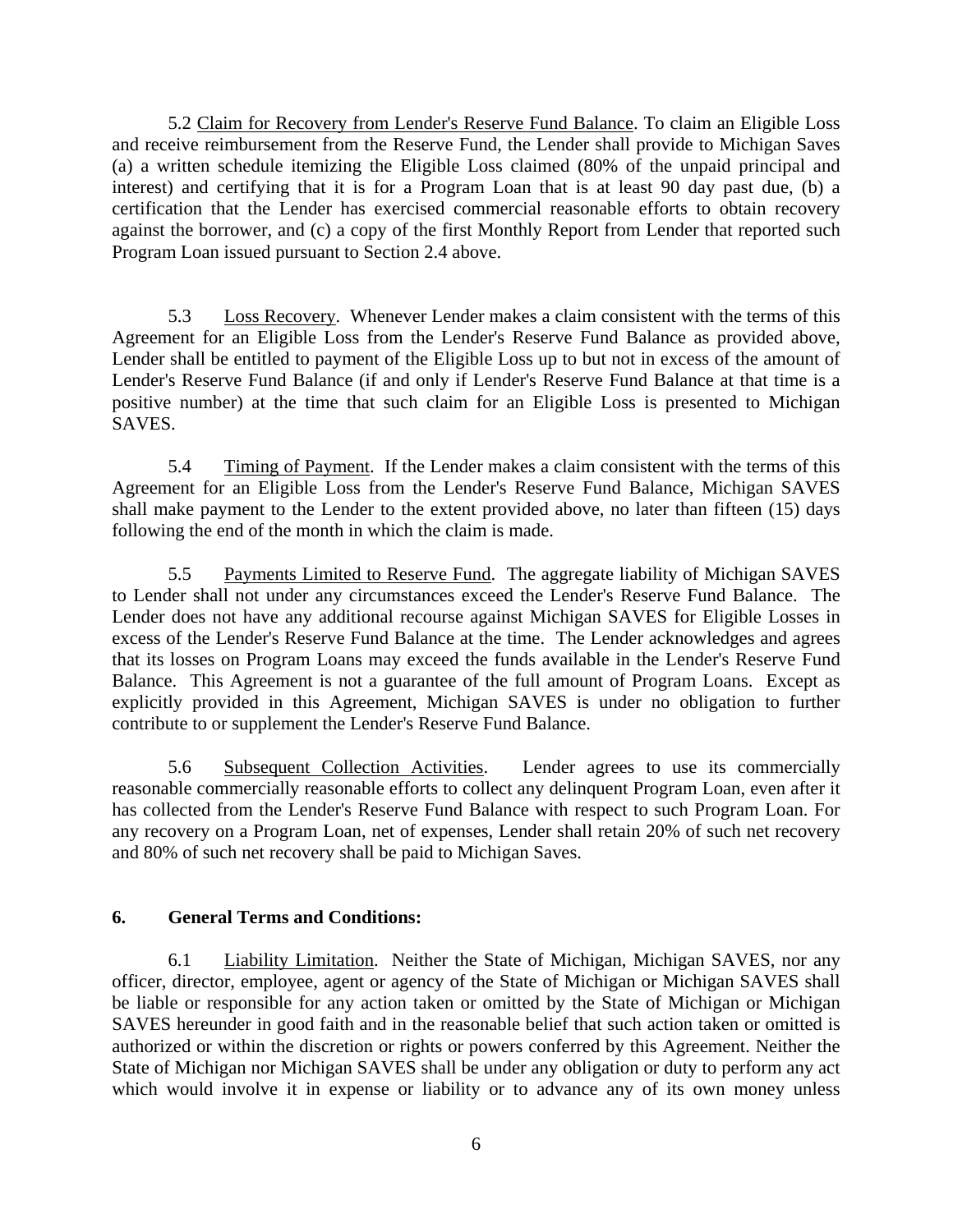expressly provided herein. Michigan SAVES and the State of Michigan shall be fully protected in acting upon any notice, consent, statement, opinion or other paper or document provided by Lender.

6.2 Expenses. The expenses incurred by each party hereto incident to the execution, delivery and performance by each party under this Agreement, unless expressly provided herein, shall be paid for by each party.

6.3 Amendment. This Agreement may be amended at any time and from time to time by one or more writings executed by all parties hereto.

6.4 Notices. All notices shall be delivered or mailed, certified mail, to Michigan SAVES at 600 W. Saint Joseph St. Suite 10, Lansing, MI 48933-2265, Attn: Ms. Julie Bennett, and to the Lender at [INSERT ADDRESS], Attn: [Chief Financial Officer].

6.5 Severability. In case any one or more of the provisions in the Agreements are invalid, illegal or unenforceable, the validity, legality and enforceability of the remaining provisions shall be not be affected thereby.

6.6 Governing Law. This Agreement shall be construed in accordance with the laws of the State of Michigan.

6.7 Counterparts. This Agreement may be signed in any number of counterparts with the same effect as if the signatures thereto were upon the same instrument.

6.8 Independent Parties. This Agreement shall not be deemed to constitute the parties as partners or joint venturers, nor shall any party be deemed to constitute the other party as its agent.

6.9 Successors and Assigns. This Agreement shall be binding on the parties' successors and assigns provided that this Agreement shall not be assigned by Lender without the prior written consent of Michigan SAVES.

*[signatures appear on the following page]*